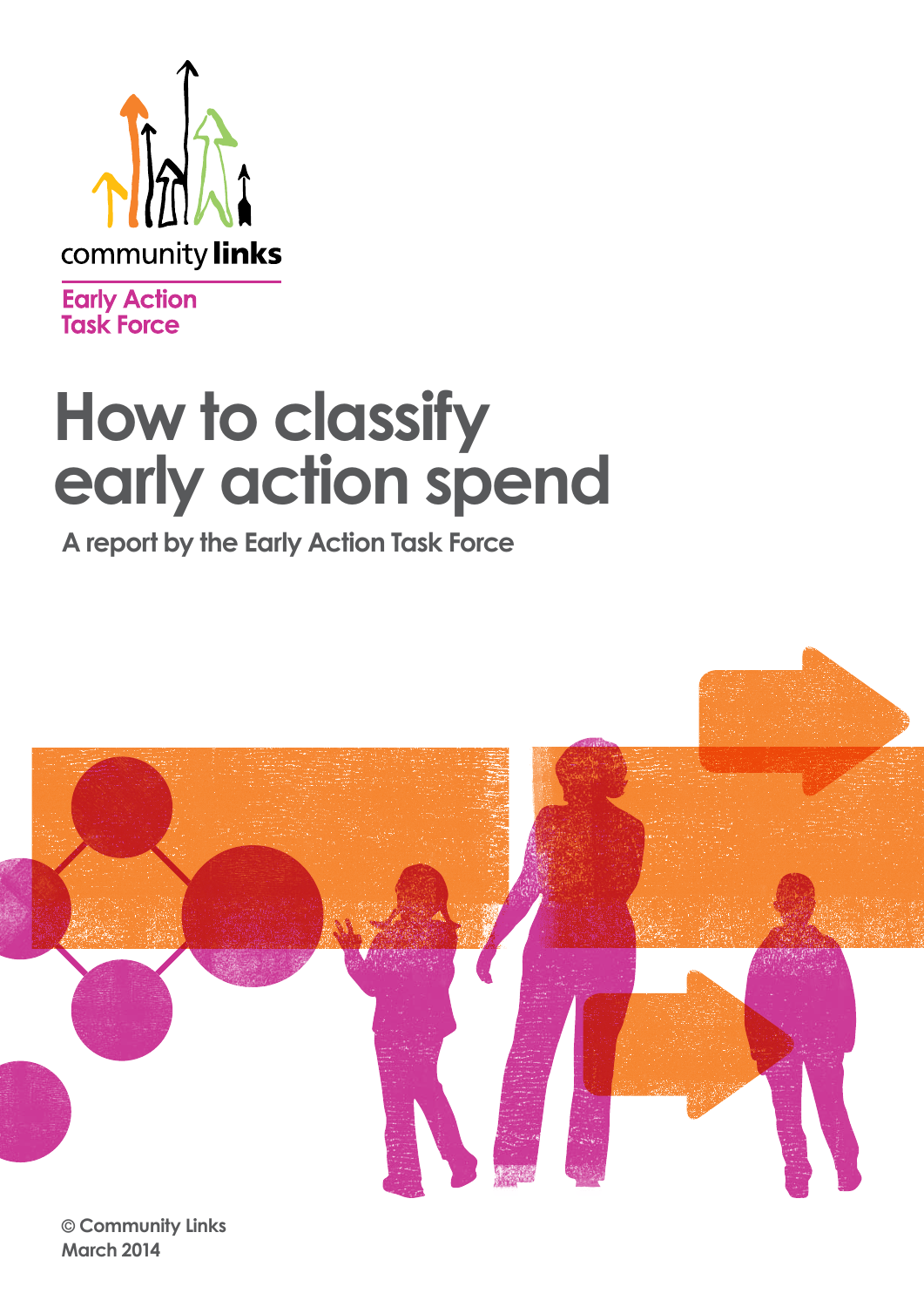#### **Summary**

We believe better understanding of how funding – in the public and third sector – is split between late, acute provision and early preventative action will help commissioners, funders and delivery staff plot a shift towards early action.

**Part 1** gives a basic quide to undertaking a similar exercise, based on our experience

The Early Action Task Force (www.community-links.org/earlyaction) undertook an exercise with seven major third sector funders to analyse 1,558 grants according to whether the projects they funded constituted primary, secondary, or tertiary prevention or acute provision.

It was found to be a very useful exercise, both for the figures it produces and the conversations and insights it stimulates amongst staff and partners. This paper does two things:

**Part 2** explains some of the implications for funders which we drew from the exercise.

This report is primarily aimed at charitable funders but we believe charities and the public sector looking to undertake a similar classification process will find Part 1 useful.

The funders who took part were: the Baring Foundation, Big Lottery Fund, the Calouste Gulbenkian Foundation, Comic Relief, the Esmée Fairbairn Foundation, Leeds Community Foundation, the Royal Foundation, and UBS.

These funders have come together to launch the Early Action Funders Alliance. One role of the alliance will be to support funders wishing to carry out a similar exercise. To join the alliance or find out more visit www.earlyactionfunders.org.uk

#### © Community Links 2014

Building on the work of the National Audit Office<sup>1</sup> and others<sup>2</sup> in classifying spend according to how late it acts, the Task Force undertook an exercise with seven major UK charitable funders to classify their grants budgets, to learn how the process works and could be applied more widely, and to establish how funders' grant making is distributed along a spectrum from early to late. In total we considered 1,558 grants with a total value of £159m across eight funders. Of these, 18% of the funding was for primary prevention, 43.4% for secondary and 36.7% for tertiary with 0.4% for acute funding.

While undertaking the exercise we called it 'bucketing' rather than 'classifying' to avoid over claiming for its accuracy but this risks underselling it; with sufficient time it can be a rigorous process. We have reverted to 'classifying' throughout this paper.

All rights reserved. No part of this publication may be reproduced, stored in a retrieval system or transmitted in any form, or by any means (electronic, mechanical or otherwise) without the advance consent, in writing, of both the copyright owner and the publisher. However, brief passages may be reproduced for non-commercial or training purposes provided the source is acknowledged and the publisher is informed.

#### **Community Links**

Our purpose is to champion social change. We pioneer new ideas and new ways of working locally and share the learning nationally with practitioners and policy makers. As a result, we are recognised as national leaders in regeneration and social policy

#### **Introduction**

It is common sense to act earlier - to prevent a problem arising rather than waiting to deal with its consequences - but what does that involve in practice, and what counts as leaving it too late?

Better information about how funding is split between early and late provision would allow commissioners, funders, and delivery staff in all sectors to make more informed decisions. Is the distribution of funding as intended when the programme was designed? Can funding be shifted earlier, preventing problems arising in the first place, and if so which projects should be targeted with extra funding?

This report concentrates on the lessons we learned rather than the figures we arrived at. Given it was a first attempt, done quickly, these figures were necessarily approximate and while useful internally we do not feel shed much light for those outside. The lessons, however, are applicable, in particular for other funders and charities, but also for the public sector and beyond.

1. The National Audit Office (2013) Early Action: Landscape Review, London. Available at www.nao.org. uk/report/early-action-landscape-review 2. For a summary see Community Links (2012) Classifying Early and Late Action Across the Sectors, London. Available at www.community-links.org/linksuk/wp-content/PDF/ ClassifyingSpending.pdf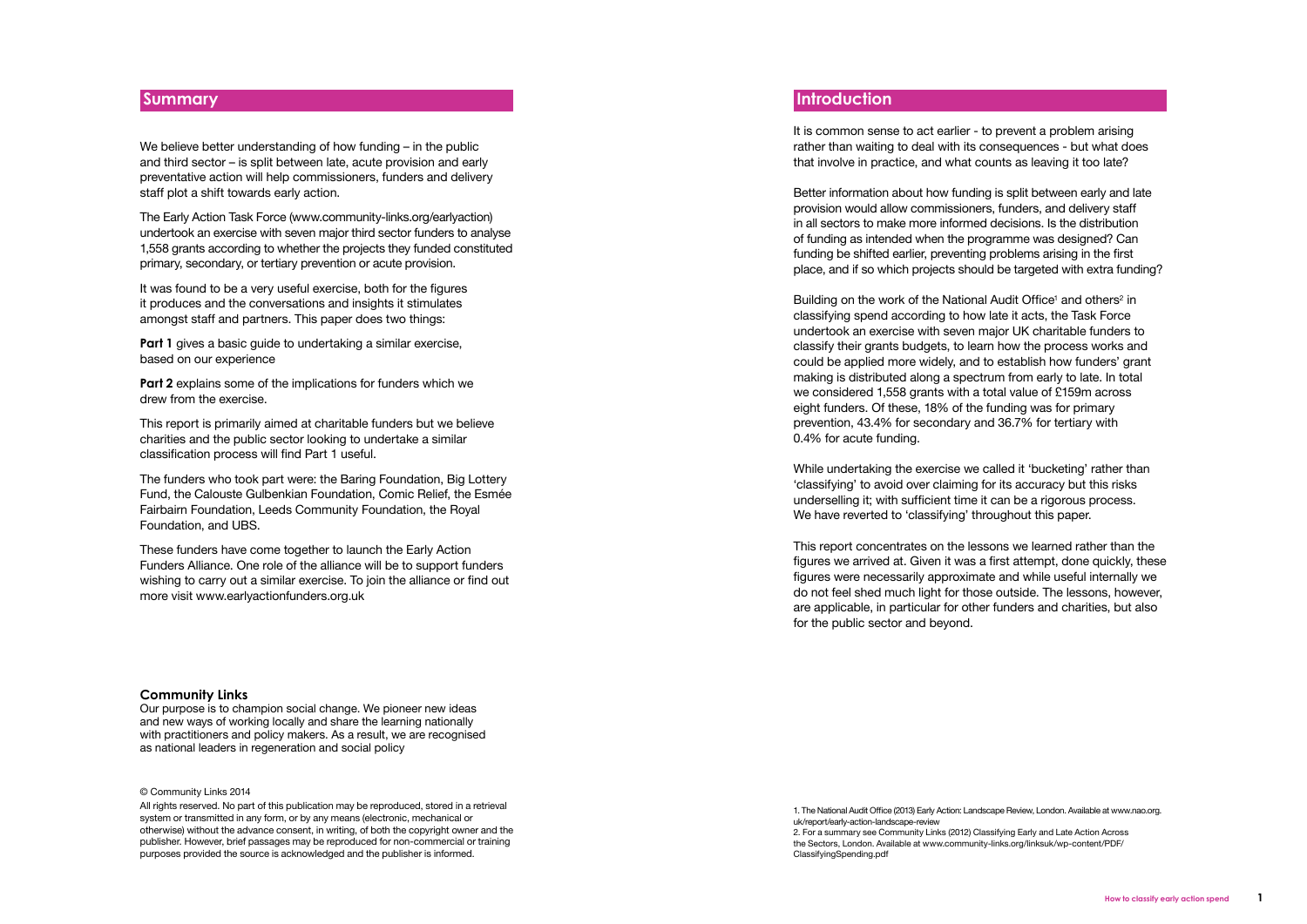#### **Tertiary prevention**

Intervening once there is a problem, to stop it getting worse and redress the situation. For example work with 'troubled families' or to prevent reoffending.

#### **Primary prevention** Preventing or minimising the risk of problems arising, usually through universal policies like health promotion or a vaccination programme. **Secondary prevention** Targeting individuals or groups at high risk or showing early signs of a particular problem to try to stop it occurring. For example Family Nurse Partnerships, screening programmes, or the Reading

We highly recommend undertaking this classification exercise within your own organisation, for the conversations and insights it promotes as much as for the final figure.

Recovery Programme.

## **Classifying Early Action**

We have illustrated this on a diagram of a cliff which people find helpful.

#### **Acute spending**

We propose a four-tier classification spanning early to late action:

> Manages the impact of a strongly negative situation but does little or nothing to prevent the negative consequences or future reoccurence. For example prison, or acute hospital care

## **Part One: How to do it**

**Secondary Prevention:** targeting individuals or groups at high risk or showing early signs of a particular problem to try to stop it occurring. For example Family Nurse Partnerships, screening programmes, or the Reading Recovery Programme. [The NAO call this 'Early Intervention'].

Here is a seven-step guide to undertaking the process.

- **1. Set up the classification system**
- **2. Decide who will undertake the classification**
- **3. Decide what spending is being classified**
- **4. Discuss the process with everyone involved in the exercise**
- **5. Undertake the classification**
- **6. Analyse the results**
- **7. Draw out implications for your organisation**

## **1. Set up the classification system**

#### **Primary Prevention / building readiness:**

preventing, or minimising the risk, of problems arising – usually through universal policies like health promotion or a vaccination programme. [The NAO call this 'prevention'].

**Tertiary Prevention:** intervening once there is a problem, to stop it getting worse and redress the situation. For example work with 'troubled families' or to prevent reoffending. [The NAO call this 'early remedial treatment'].

**Acute spending:** spending which acts to manage the impact of a strongly negative situation but does little or nothing to prevent negative consequences or it reoccurring in future. For example prison, or acute hospital care.

**2. Decide who will do it** 

## This exercise could be done either internally by

The funding for a project training young people who have been involved in gangs (tertiary prevention) to become peer mentors for children who are at risk of involvement (secondary prevention) would be categorised as both secondary and tertiary, with the total grant split according to the proportion of the work devoted to each.

staff, or externally by independent outsiders. The former is an excellent way of introducing staff to the concept of early action and also harnesses staff's knowledge of the ways in which money is spent, while the independence of external assessors might give a more impartial view but they will be hampered by their lack of knowledge of the grants. We undertook the exercise internally and the rest of this paper describes that process.

It is not as time-consuming as it appears. For example, after an initial 45 minute conversation to establish a joint understanding of the exercise, a group of about ten of us classified almost 600 grants in 45 minutes. For most participants this should take no longer than a few hours.

## **3. Decide what is being classified**

The classification could be applied at any level of funding from an individual grant or activity to a whole funding programme or service budget. We believe the more granular the better since detail, often important, is hidden within broader programmes; capacity to undertake the analysis is the only constraint. With our group of funders we found it useful to look in detail at individual grants, partly to see if they were consistent with the stated aims of the funding programme; often they were, sometimes not.

This process works for anything with an underlying social purpose. Some funders supported art or environmental projects where the social goal was not explicit but emerged when looking more closely. This social goal then forms the basis of the classification. On the other hand, some art or environment programmes have an inherent rationale - 'art for art's sake' and these fall outside the scope of this exercise.

## **Examples of classification**

#### **A Primary prevention project**

A small grant was given to a local Scout group to buy adult size chairs for the Scout hut. The group were hoping to hold more community events, and rent the room out to other groups to generate income, but only had children-sized chairs. Although the chairs themselves are not preventative (except perhaps of bad backs) they contribute to the overall work of the Scout group, which would be classified as primary prevention.

#### **A secondary prevention project**

A grant was given to a local charity which provides trips to the seaside for children with severe learning difficulties and their families. The trips are a chance for the children to socialise and the families to relax. A learning disability is not a crisis in itself but it does put children and their family at greater risk of social isolation, poor health, or poverty. Therefore the trips are an example of secondary prevention – working to minimise these risks

#### **A tertiary prevention project**

A project working with prisoners and exoffenders to prevent re-offending would count as tertiary prevention; a problem already exists but the project intervenes to redress the situation and stop it happening again.

#### **A Split Project**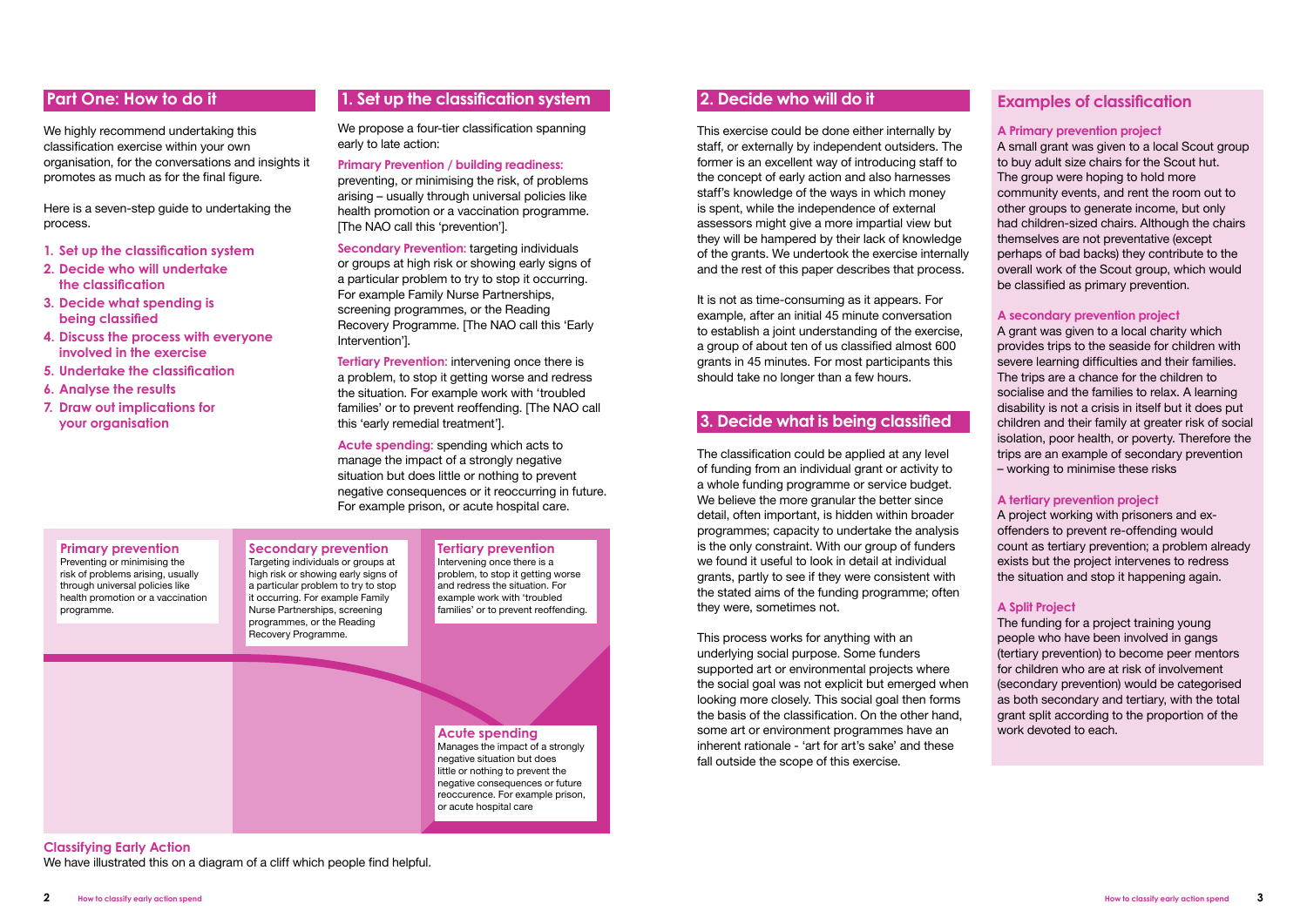## **"The focus of this exercise should be on the intended outcomes of the grant or funding rather than any evidence of impact."**

The more accessibly presented the data is the better, ideally in a spreadsheet with the item name, a short description, and the amount spent. The classification (we used 1, 2, 3 and 4 for primary to acute) can then be entered immediately for analysis.

## **4. Discuss the process together**

We found that supplying staff with the definitions quoted above is not sufficient to ensure consistency of classification; a 30 - 60 minute discussion is a prerequisite for their consistent application. During that discussion it is worth going over the following points and then even more importantly undertaking some test examples together. When everyone consistently agrees on each classification staff can begin classifying alone.

### **Points to cover**

#### l **Focus on intention not impact**

The focus of this exercise should be on the intended outcomes of the grant or funding rather than any evidence of impact. It is the intended outcome that is classified as primary, secondary or tertiary prevention or acute. The actual impact is of course vital too, and should be measured just as with any funding, but as a first step this exercise concentrates on the intention not the outcome.

#### $\bullet$  **Don't be judgemental**

Where need exists for acute support, projects should be there to meet it - there should be no judgement attached to where funding falls on the spectrum. Attaching judgement clearly risks biasing the results. This exercise works best when it is seen as a collaborative, honest effort to inform strategy, not as a way of holding individual performance to account.

#### $\bullet$  **Using more than one category**

#### **• Think of primary prevention as 'building readiness'**

Some funding or programmes will fall across more than one category: either because there are two distinct purposes, for example a project training young people who have been involved in gangs (tertiary prevention) to become peer mentors for children who are at risk of involvement (secondary prevention); or because the activity will impact across categories, for example, organisational development support for a charity that does both primary and secondary prevention. Where this happens the proportion of the funding that contributes to each outcome should be estimated and split accordingly.

So, for example, the young people's project above was worth £150,000 in total. The grant manager decided roughly two thirds of the funding was contributing to the secondary prevention aim and one third to the tertiary prevention, so £100,000 was put in the secondary category and £50,000 in the tertiary category.

#### $\bullet$  **Think about what is being prevented**

For example, an organisational development grant is classified according to the outcomes the charity seeks in its work, so a grant to a charity working with ex-offenders might be tertiary whereas support for an organisation promoting healthy living might be primary.

In an early classification meeting we came across a project taking children with severe learning disabilities and their families to the beach for a day out, which led us to the question: does a severe learning difficulty count as a crisis?

Instinctively this felt wrong; a disability in itself does not count as a crisis but in our society it does put the individual and their family at greater risk of negative social outcomes, for example social exclusion, poverty or isolation. Therefore projects working to counter the risks associated with disability – like the beach trips – are examples of secondary prevention.

In other words, the activity is not intended to prevent the disability reoccurring or redress it; there is no way to do that. The intended outcome is to reduce the risks associated with disability.

Another example is work with older people with dementia. Many projects of this kind do not intend to prevent dementia, but instead try to reduce the risks associated with it: isolation, poverty, deterioration in physical health, loss of wellbeing. Most of these projects would class as secondary prevention.

It is important to think carefully not just about the characteristics of the groups involved (for example whether they are disabled) but also exactly what the project intends to prevent.

We called our first category 'primary prevention' for consistency with the OECD and with the other two categories, but this risks a reductive mindset; it assumes there is something to 'prevent' when much activity should be framed far more positively. The Task Force has developed the language of 'readiness' to describe the ambition that people are 'ready' both to deal with setbacks but also seize opportunity and that therefore services and activities should strive to build readiness. Taking part in a Scout group, volunteering with a faith group or joining a gardening club would fall under primary prevention because they do, at a base level, reduce the risk of loneliness, isolation, ill-health and much else, but to label them thus seems misleading; better to think about them as 'building readiness' than preventing anything.

#### $\bullet$  **Think like a toddler**

Funding that does not support the direct delivery of services to individuals can be more difficult to place in a category, but 'thinking like a toddler' and consistently asking 'why?' will often lead to the underlying intention of a project which can be classified.

People frequently assume policy or campaigning work is primary prevention because it seems a more structural solution to a problem than working with individuals. However rigorously looking at intended outcomes reveals otherwise, for example:

A grant for a domestic violence charity to campaign for a change in the law to improve access to support for victims of domestic violence.

**Why?** So that victims are better able to access support.

**Why?** So that victims suffer fewer long term consequences and repeat attacks are prevented.

This would count as tertiary prevention because it intends to prevent the recurrence of a serious negative situation, even though it is high level policy work. In contrast, lobbying to introduce domestic violence prevention messages onto the school curriculum for young boys might count as primary prevention.

## **"Where need exists for acute support, projects should be there to meet it - there should be no judgement attached to where funding falls on the spectrum"**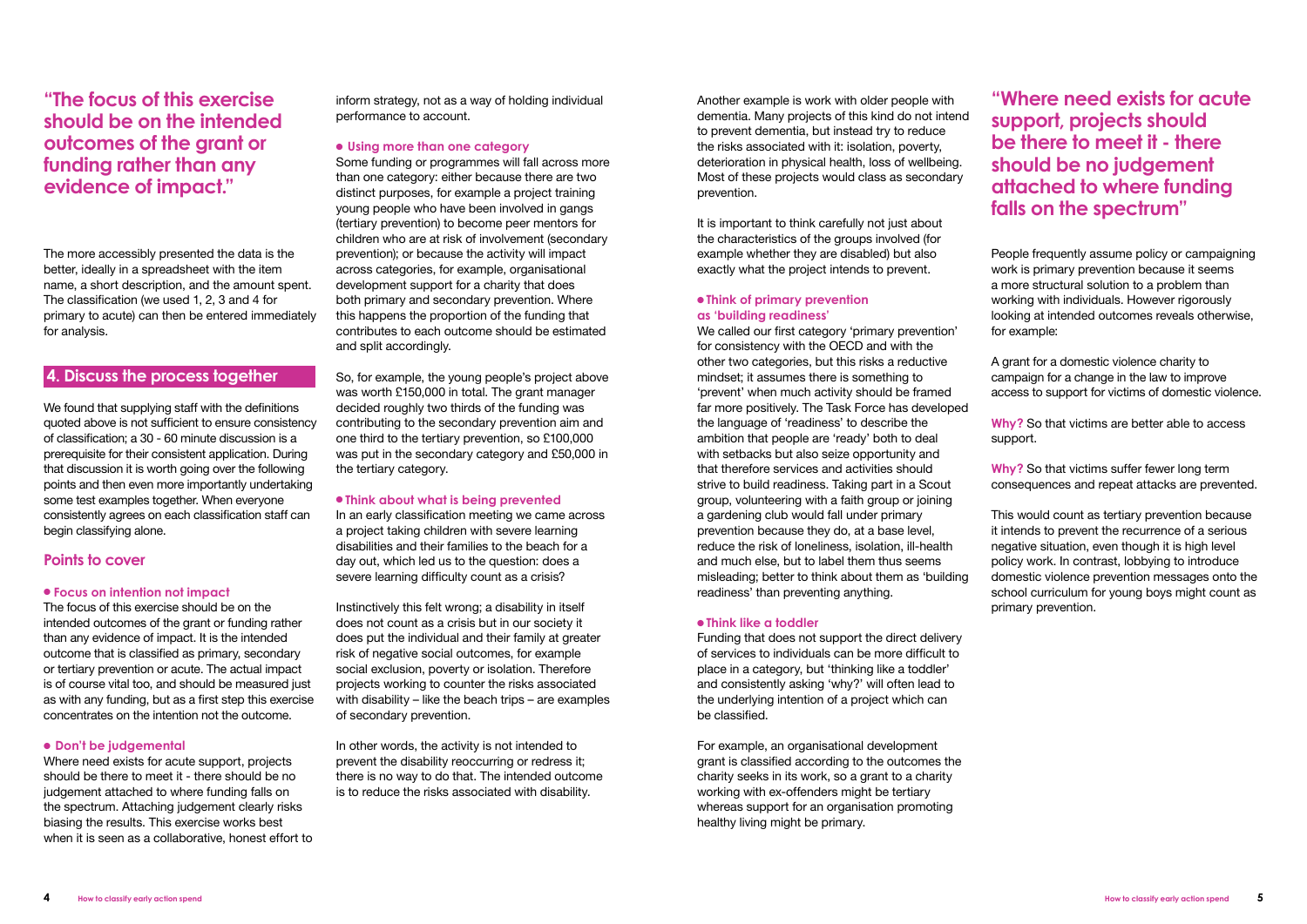#### **e Age and geography alone don't count as high risk**

The definition of secondary prevention ('targeting individuals or groups at high risk...') necessitates a definition of 'high risk.' We feel that targeting based purely on age (for example people aged over 65) or on geography (such as people living in the London Borough of Newham) doesn't count as 'high risk' even though they are valid risk factors. However work with groups defined by age or geography and another risk factor (for example 15 year olds excluded from school, or families in Newham experiencing high levels of debt) would count as secondary prevention.

## **5. Undertake the classification**

Once a shared understanding of the classification approach is established individuals can work alone, ideally classifying funding with which they are familiar (so a funding officer in a grantmaker might classify the grants they manage). In this scenario it should take no more than a few seconds to classify and mark each grant or programme. This might take longer if the person undertaking the exercise is not familiar with the area and needs to read project descriptions or background information.

Each project or programme should be marked as either primary, secondary, tertiary or acute, or where the funding splits across two categories the total should be split by percentage. Ideally these classifications would be entered directly into a spreadsheet where they can be amalgamated and the analysis take place.

## **6. Analyse the results**

The analysis we undertook was not complicated. We calculated

- $\bullet$  the proportion of total spending that fell in each category
- $\bullet$  the proportion of each funders' spending that fell in each cateory
- $\bullet$  the number of grants that fell in each category (and the number that fell across more than one category)
- $\bullet$  the average size of grant in each category

Feel free to contact the Early Action Funders Alliance (www.earlyactionfunders.org.uk) if it would be useful to discuss this in more detail.

### **7. Draw out the implications for your organisation**

need; projects are pretending they are further down the cliff to get funding.

Involve those who undertook the classification as well as those responsible for strategy and oversight (for example senior management and trustees). The implications we drew for funders are below.

## **"The Task Force has developed the language of 'readiness' to describe the ambition that people are 'ready' both to deal with setbacks but also seize opportunity"**

#### **Part Two: Lessons and implications for funders**

#### **1. The exercise is useful and interesting**

Participants were very positive about the discussion and the classification exercise, saying it gave clearer framework within which to think about early action, turning it from a persuasive but nebulous concept into a concise structure which could be practically applied.

It allowed staff to look more systematically at their funding through an early action 'lens', in some cases confirming what people expected but in others throwing up surprises. For example, one funder imagined at the start that the majority of their funding would fall in the primary category and was pleased to find this the case, another assumed the same but discovered it wasn't.

> Some grants were split between two categories because they intended to achieve outcomes in both categories, but it might be unfair to say half the money was spent on one thing and half on

#### **2. Consider classification in strategy discussions**

Several funders had implicit assumptions about how early or late they hoped their funding was acting but it might be useful to make this explicit in future discussions around strategy, either across the portfolio or around the development of new programmes. Where on the cliff do you intend to act? Involve trustees, boards, and senior management as well as the staff who undertook the exercise in this conversation.

#### **3. Embed classification in grant management**

Several participants suggested the exercise could be included in ongoing grant management, so every new grant would be classified by whoever manages it. In the large funders, in particular, data would quickly accrue which could then be used in evaluation and strategic planning.

#### **4. Embed classification in funding proposals**

Funders recognise the tendency for applicants to exaggerate the extent of the need they are meeting in order to make the application more 'hard-hitting' and in some cases to fulfil the funder's request that they demonstrate sufficient This distorts funding priorities and perpetuates the dangerous (in our view) myth that there is more value in waiting and dealing with crisis than there is in preventing it occurring in the first place.

An explicit recognition of early action within funding criteria might counter this trend – there should be no need for projects to pretend they are meeting acute need if a funder makes it clear that they value early action just as highly and even better if they provide charities with a framework, like these categories, within which to understand it.

#### **5. Embed classification in the funding criteria**

Require, or make it optional, that applicants show evidence of having considered early action across their organisation, including having undertaken the classification exercise themselves. Akin to an equal opportunities or child protection policy; initiatives that have transformed the voluntary sector.

#### **6. Embed classification in evaluation**

This process looked at an internal analysis which benefits from the grant manager's knowledge of individual grants but is open to bias. Complementing this by including it in external evaluation, both of individual grants and of grant programmes, would ensure a more impartial view.

#### **7. Target the right charities**

Asking charities whose expertise lie in tertiary provision to start promoting primary prevention might be unrealistic so targeting funding at a particular sector might hem in a grant programme. For example, advice charities excel at crisis provision but are not necessarily the best organisations to lead public legal education work, which might be better situated in a school or college.

#### **8. Consider '200% outcomes'**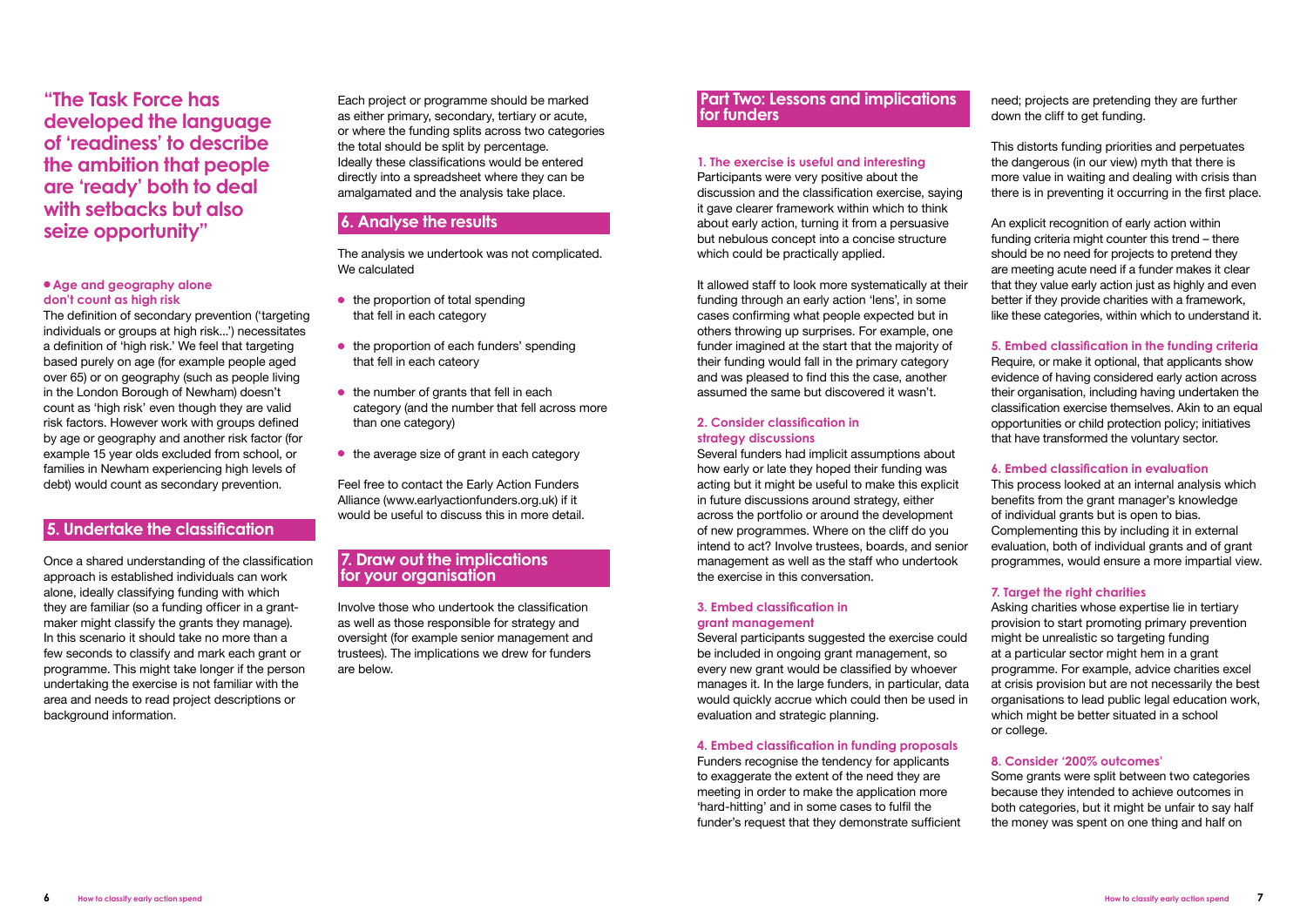the other; actually all of it was spent doing both things. It's great value for money, probably one of the reasons why it was funded. It might be more accurate to think about these as '200% outcomes' where, for example, the same funding achieves both secondary and primary aims. Could these be recognised in the decisionmaking process?

We defined primary prevention broadly as 'universal' services but with a few exceptions funders are unlikely to support projects which are available to all age groups across the country. So does the targeting that inevitably occurs (usually according to some measure of need, or risk, such as deprivation indices) mean virtually no project counts as primary?

#### **9. Consider where to act**

Thoughtful funders will fund activities explicitly to achieve a certain impact, making it relatively easy to classify spending according to these intended outcomes, and yet many of these programmes will have other unintended effects on participants

We said above that selecting a group by age or geography alone does not categorise them as 'high risk' (and therefore the project as secondary) so, for example, a community festival is primary prevention even if the funder only funds them in deprived areas.

Where a project focuses on particular individuals more likely to be at high risk (for example the group of students struggling most at school, or families struggling with debt) it is more likely to be secondary.

This means funders can still engage in primary prevention even on a limited budget, for example by funding primary prevention initiatives within a small area. Indeed, funding these alongside some secondary and tertiary activities within an area might yield more useful learning than scattering scarce funds around the country. The Early Action Funders Alliance is developing neighbourhood based funding along these lines.

#### **10. Don't forget the 'incidental effect'**

We strongly urge others to try it; please let us know if we can help and how you get on.

and their community. For example the Scout group which primarily aims to provide opportunities for young people also provides volunteering opportunities for adults, or the early intervention programme for children will indirectly benefit their parents and wider community as well.

We Are What We Do have used the phrase *'the incidental effect'* to describe the potential for consumer products to achieve unintended behaviour change; for example Skype was developed and marketed as a communications tool but is incidentally also a powerful environmental product offering a viable alternative to business travel.

Funders should not ignore the incidental effect of their funding, particularly when thinking about the '200% outcomes' we discussed above. This will be of even more relevance to public sector programmes.

#### **11. Consider grant size**

It looks as though smaller grants are more likely to fall into the primary prevention category, while the largest grants are more likely to be tertiary. The implication is that small grants programmes are less likely to attract tertiary projects, so taking grant size into account when designing funding programmes might help tip funding into the category it was intended for.

## **Conclusion**

If we agree that early action is important – and most do - we must find ways to turn this ambition into a measurable shift in activity and therefore reduction in need for acute support. The process we have outlined above is only a first step but it will stimulate thinking and provoke action.

It involves staff throughout the organisation in the arguments for early action, and it provides a benchmark with which to inform strategy and track progress. It is not as hard as it first appears; only taking a few hours even for large funders.

#### **For more information**

Contact the Early Action Funders Alliance on will@earlyactionfunders.org.uk or www.earlyactionfunders.org.uk

If you try this exercise within your own organisation please let us know how it goes. We are keen to continue refining this process and encouraging others to try it.

For more information about the Early Action Task Force visit www.community-links.org/earlyaction

The Early Action Task Force is a group of third sector, business and public sector leaders working to build a society that prevents problems from occurring rather than on that, as now, copes with the consequences.